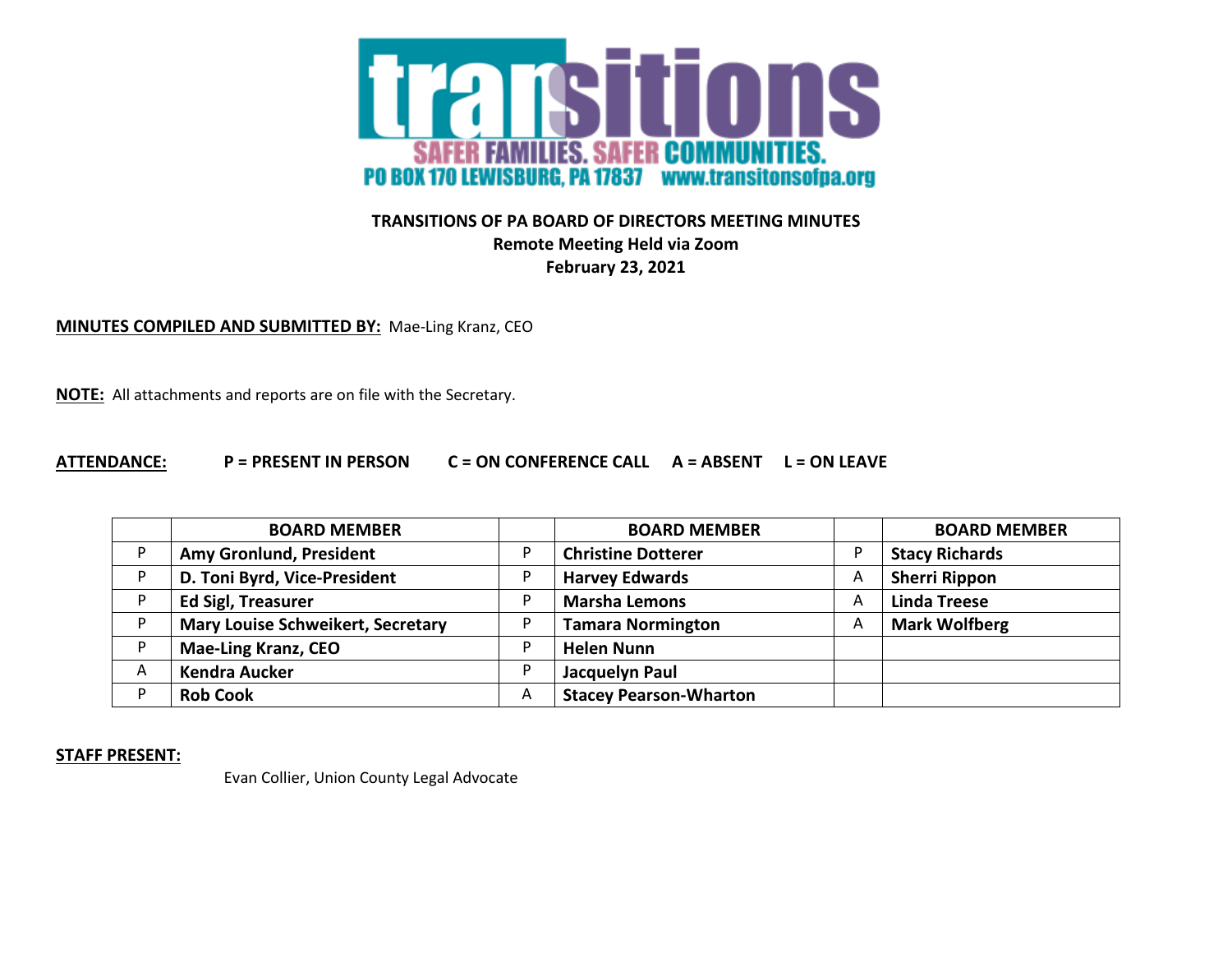| <b>AGENDA ITEM/SUBJECT</b>                             | <b>DISCUSSION SUMMARY</b>                                                                                                                                                                                                                                                                                                                                                                                                                                                                                             | <b>ACTION &amp; REQUIRED FOLLOW-UP</b>                                                                                                               |
|--------------------------------------------------------|-----------------------------------------------------------------------------------------------------------------------------------------------------------------------------------------------------------------------------------------------------------------------------------------------------------------------------------------------------------------------------------------------------------------------------------------------------------------------------------------------------------------------|------------------------------------------------------------------------------------------------------------------------------------------------------|
| <b>CALL TO ORDER</b><br>(Amy Gronlund)                 | The meeting was called to order at 7:04 P.M. by Board<br>President, Amy Gronlund.                                                                                                                                                                                                                                                                                                                                                                                                                                     |                                                                                                                                                      |
| <b>ROLL CALL</b>                                       | Mary Louise Schweikert, Secretary, took roll call.                                                                                                                                                                                                                                                                                                                                                                                                                                                                    |                                                                                                                                                      |
| <b>STAFF PRESENTATION</b>                              | Evan Collier, Union County Legal Advocate, and member of the<br>Social Justice Committee, provided a presentation about what<br>Transitions is doing related to social justice as an internal team.<br>Evan's presentation and audio can be made available to any<br>board member who was not at the meeting upon request.                                                                                                                                                                                            | Contact Mae-Ling if you would like<br>to view Evan's presentation.                                                                                   |
| <b>SECRETARY'S REPORT</b><br>(Amy Grondlund)           |                                                                                                                                                                                                                                                                                                                                                                                                                                                                                                                       |                                                                                                                                                      |
| Approval of Minutes from<br>01/26/2021                 | Minutes were previously distributed. Mary Louise noted one<br>correction that needs to be made, as follows:<br>Under Attendance: "Linda Treese was marked as having<br>attended the meeting. She was not in attendance."                                                                                                                                                                                                                                                                                              | Motion by Christine Dotterer: To<br>accept the Minutes of January 26,<br>2021, board meeting as amended.<br>Seconded by Rob Cook.<br>Motion carried. |
| <b>TREASURER'S REPORT</b><br>(Ed Sigl, Mae-Ling Kranz) | Ed presented the 01/31/2021 Financial Summary PowerPoint.<br>Reviewed PPP interest payment requirement (\$2,700,<br>$\bullet$<br>or 1%) and loan payback in full.<br>Annual Appeal very positive.<br>$\bullet$<br>Success in awarding the HUD Permanent Supportive<br>Housing grants in amount of \$200K.<br>Positive net income (approx. \$40K) as of 01/31/2021<br>despite being under budget with income generated at<br>this point in the fiscal year.<br>A/R was reported to be similar to previous fiscal year. | Motion by Harvey Edwards: To<br>accept the Treasurer's Report as<br>presented.<br>Seconded by Rob Cook.<br>Motion carried.                           |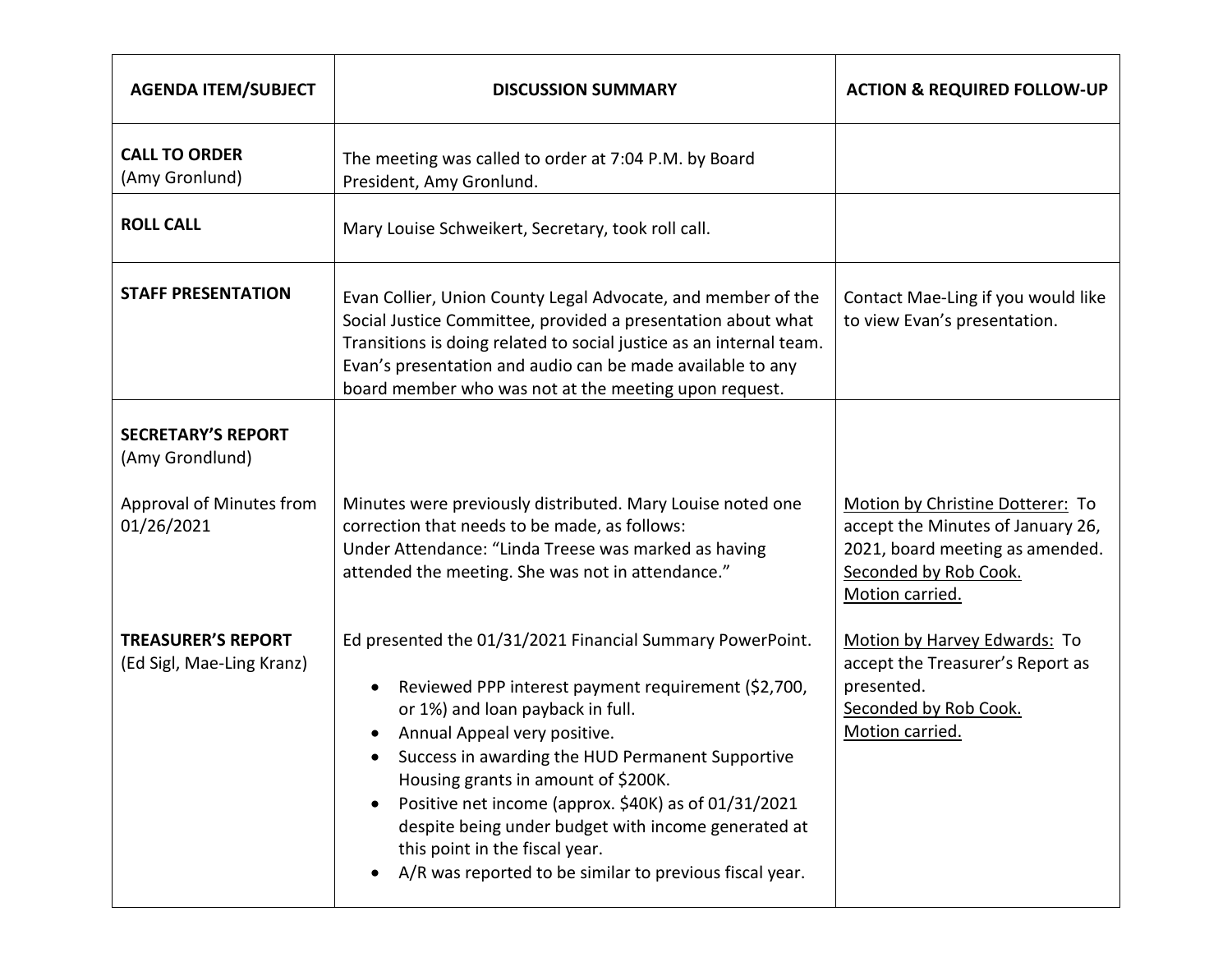| <b>CEO/AGENCY REPORTS</b><br>(Mae-Ling Kranz) | CEO and Agency reports for January, 2021, were distributed to<br>the Board previously. Mae-Ling highlighted that:<br>Continuing to review the Pandemic Policy no less than<br>$\bullet$<br>bi-weekly but anxious to be back in person when<br>appropriate. We are planning a positive, safe, socially<br>distanced activity to recognize one year working<br>primarily remote.<br><b>Staffing Vacancies: Finance Director, Residential</b><br>$\bullet$<br>Services Coordinator, 2 <sup>nd</sup> shift Counselor Advocate,<br>Child Advocate, Education Specialist, and new<br>Permanent Support Housing Advocate.<br>Discussed intention for the purposes of training and<br>$\bullet$<br>capacity to hire for what will be the position currently<br>held by Leslie Yocum, in the fiscal and fundraising<br>administrator in planning for her retirement as of June<br>30, 2021.<br>FVPSA Cares Act are primarily focused for hoteling costs<br>related to prevention and mitigation efforts for<br>emergency shelter.<br>Raise the Region plans reviewed and sharing of<br>$\bullet$<br>information will come out through social media and<br>emails.<br>Highlighted Outreach and Education Department's new<br>board report format. | Members should read the<br>CEO/Agency reports and contact<br>Mae-Ling with any questions.                                                                                   |
|-----------------------------------------------|-----------------------------------------------------------------------------------------------------------------------------------------------------------------------------------------------------------------------------------------------------------------------------------------------------------------------------------------------------------------------------------------------------------------------------------------------------------------------------------------------------------------------------------------------------------------------------------------------------------------------------------------------------------------------------------------------------------------------------------------------------------------------------------------------------------------------------------------------------------------------------------------------------------------------------------------------------------------------------------------------------------------------------------------------------------------------------------------------------------------------------------------------------------------------------------------------------------------------------------------|-----------------------------------------------------------------------------------------------------------------------------------------------------------------------------|
| <b>STANDING COMMITTEE</b><br><b>REPORTS</b>   |                                                                                                                                                                                                                                                                                                                                                                                                                                                                                                                                                                                                                                                                                                                                                                                                                                                                                                                                                                                                                                                                                                                                                                                                                                         | Members should read the Standing<br>Committee reports and contact<br>the Committee Chairperson with<br>any questions.                                                       |
| <b>Auction</b><br>(Mae-Ling)                  | Auction will be virtual on May 27, 2021. Silent auction will be<br>live for one week prior to night of the "live" virtual auction.<br>Working to appeal to a larger audience with being virtual.                                                                                                                                                                                                                                                                                                                                                                                                                                                                                                                                                                                                                                                                                                                                                                                                                                                                                                                                                                                                                                        | Asking the board members to<br>contribute through giving towards<br>the silent auction, either items or<br>funds to support the packages.<br>More to come in future months. |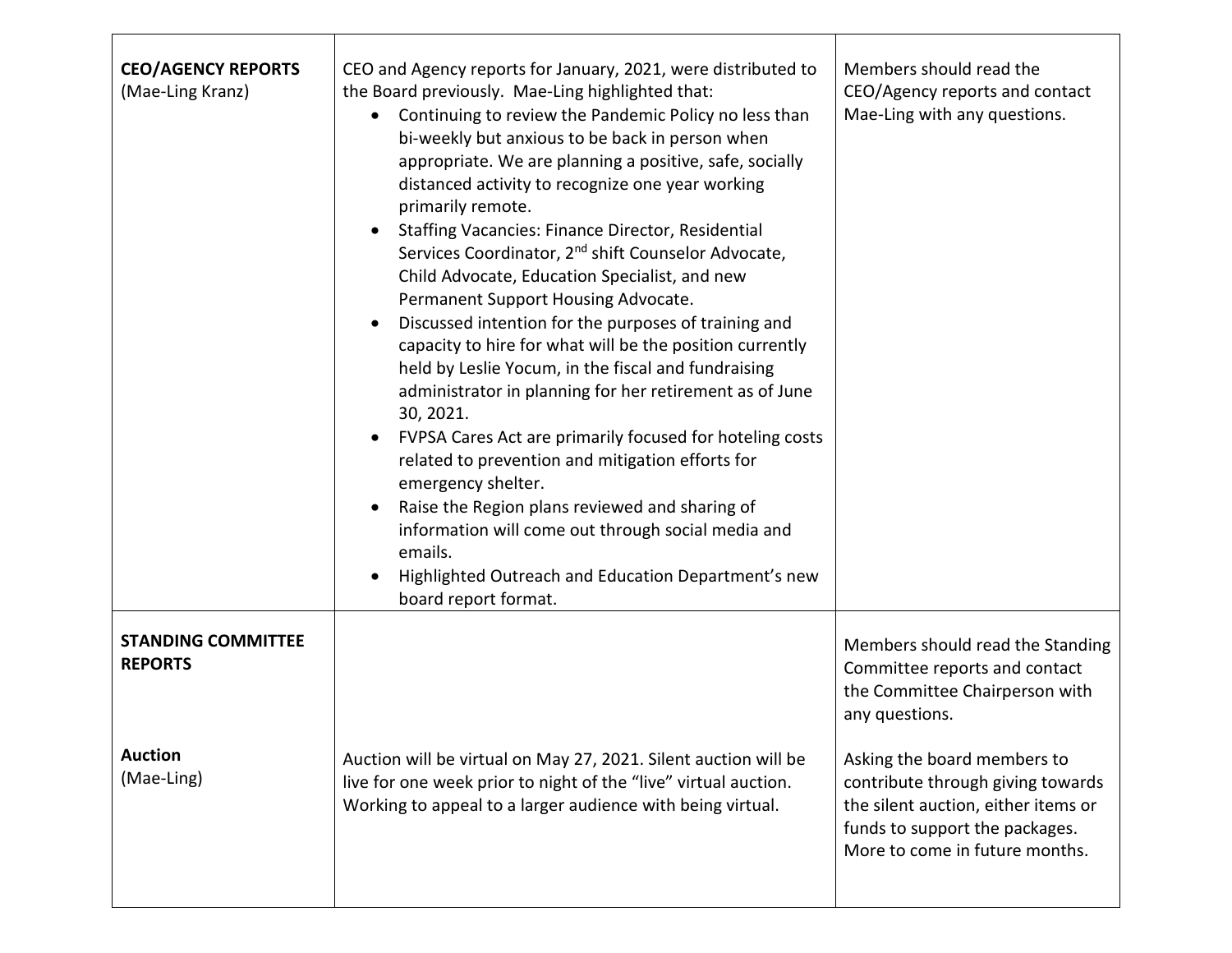| Development/Public                   | The committee has met twice and are focused on fine tuning                                                                                                                                                                                                                                                                                                                                                                         | Looking for additional committee                                                                                                                                                                                                                       |
|--------------------------------------|------------------------------------------------------------------------------------------------------------------------------------------------------------------------------------------------------------------------------------------------------------------------------------------------------------------------------------------------------------------------------------------------------------------------------------|--------------------------------------------------------------------------------------------------------------------------------------------------------------------------------------------------------------------------------------------------------|
| <b>Relations</b>                     | goals. Focused on helping to come up with plans, involving                                                                                                                                                                                                                                                                                                                                                                         | members - including community                                                                                                                                                                                                                          |
| (Marsha Lemons)                      | board members and educating everyone about what                                                                                                                                                                                                                                                                                                                                                                                    | members.                                                                                                                                                                                                                                               |
|                                      | fundraisers are going on.                                                                                                                                                                                                                                                                                                                                                                                                          |                                                                                                                                                                                                                                                        |
| <b>Education</b><br>(Harvey Edwards) | No report submitted.                                                                                                                                                                                                                                                                                                                                                                                                               |                                                                                                                                                                                                                                                        |
| <b>Finance</b>                       | Nothing in addition to the Treasure's Report.                                                                                                                                                                                                                                                                                                                                                                                      |                                                                                                                                                                                                                                                        |
| (Ed Sigl, Mae-Ling Kranz)            |                                                                                                                                                                                                                                                                                                                                                                                                                                    |                                                                                                                                                                                                                                                        |
| <b>TIAC</b><br>(Toni Byrd)           | No report submitted.                                                                                                                                                                                                                                                                                                                                                                                                               |                                                                                                                                                                                                                                                        |
| Governance                           |                                                                                                                                                                                                                                                                                                                                                                                                                                    |                                                                                                                                                                                                                                                        |
| (Toni Byrd/Amy Gronlund)             | <b>Bylaw Amendments Proposed:</b><br>Removing Emeritus Directors.<br>Adding immediate past president to the Executive<br>$\bullet$<br>Committee, to be a voting member.<br>Removal of the Education Committee - but can form as<br>$\bullet$<br>an ad hoc committee as needed.<br>Microsoft Teams - Communication tool with the loss of<br>Workplace by Facebook - looking to use Microsoft Team. Amy<br>provided a demonstration. | Bylaw changes require 10 days for<br>the board to review. Members will<br>have the opportunity to review<br>between now and next board<br>meeting. Copy will be emailed out<br>again for review. Vote will be held<br>at the March 2021 Board Meeting. |
| Personnel                            |                                                                                                                                                                                                                                                                                                                                                                                                                                    |                                                                                                                                                                                                                                                        |
| (Mary Louise Schweikert)             | No report submitted.                                                                                                                                                                                                                                                                                                                                                                                                               |                                                                                                                                                                                                                                                        |
|                                      |                                                                                                                                                                                                                                                                                                                                                                                                                                    |                                                                                                                                                                                                                                                        |
| <b>NEW BUSINESS</b>                  | No new business.                                                                                                                                                                                                                                                                                                                                                                                                                   |                                                                                                                                                                                                                                                        |
|                                      |                                                                                                                                                                                                                                                                                                                                                                                                                                    |                                                                                                                                                                                                                                                        |
|                                      |                                                                                                                                                                                                                                                                                                                                                                                                                                    |                                                                                                                                                                                                                                                        |